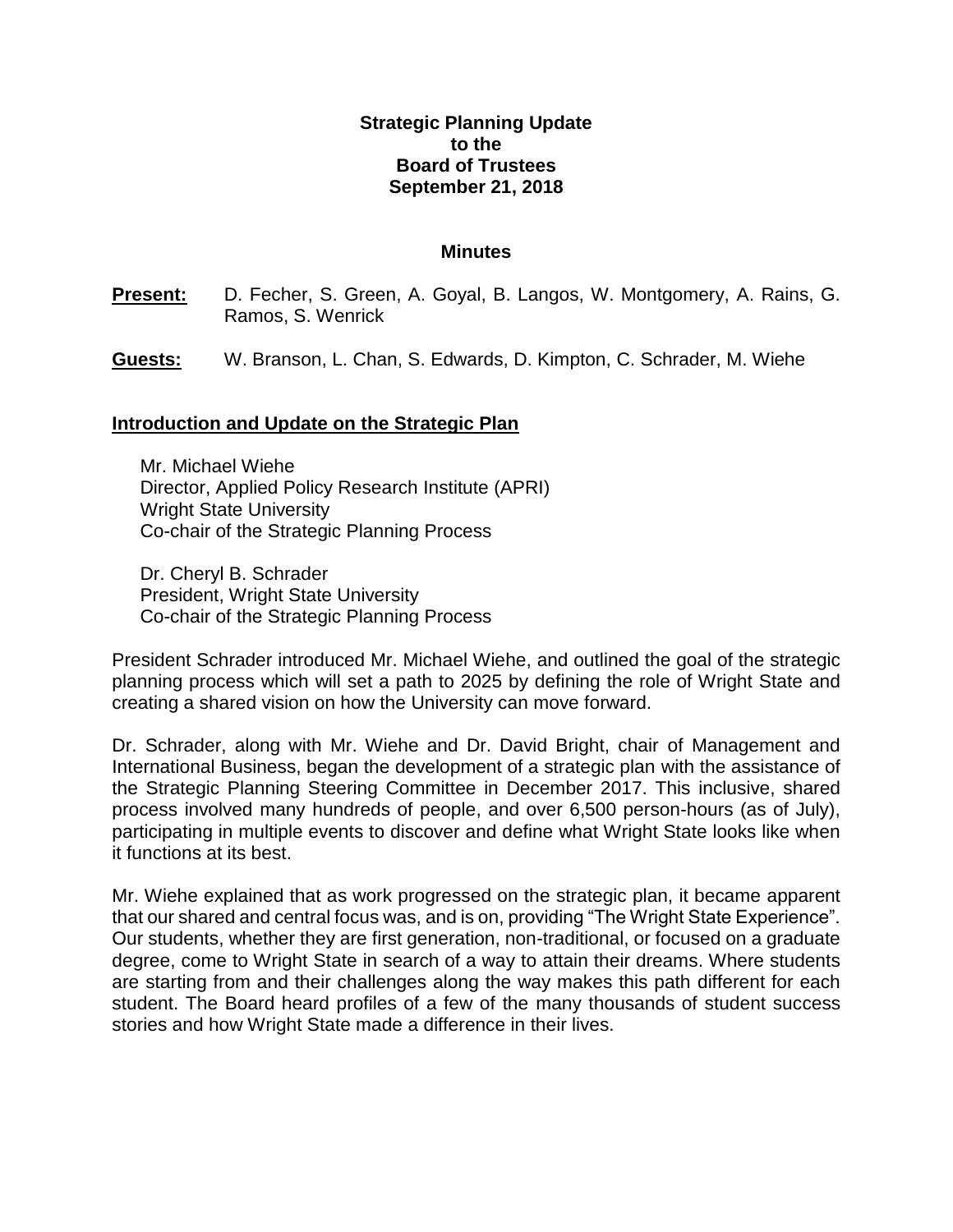We, as everyone working at or associated with Wright State, have a role in coming together to customize an innovative, educational, experiential path to assist each student on their own unique journey.

Mr. Wiehe described the five areas of strategic focus that encompass and support our efforts and offered examples of projects under consideration for inclusion in the strategic plan from each area. These areas of strategic focus include:

- Collaborative Delivery of Services
- Research, Innovation, and Entrepreneurship
- Student and Academic Life
- Teaching, Learning, and Programming
- Strategic Relationships and Partnerships

Through this planning process, there emerged an agreed upon set of values that define our actions as individuals and those that define our mission as an institution. The values that shape our mission include fostering student success, creating new knowledge, and transforming our world to provide this "student first" focus. The values that define our character (principled, visionary, innovative, collaborative, and inclusive) set standards for action and student support.

In August, the Board reviewed a draft mission and vision statement presented by Dr. Bright and Mr. Wiehe, and offered feedback. After consideration of the feedback and with input from the Steering Committee and others, Mr. Wiehe presented revised draft mission and vision statements to the Board.

**Mission**: In the spirit of the Wright brothers, we empower all students to excel in their chosen careers through integrated learning, research, innovation, and experience.

**Vision**: To be a diverse, inclusive university that transforms the education, economic and social fabric of the communities we serve.

President Schrader shared that as our mission says, Wright State does exceptionally well at integrating learning with experiences for our students. These experiences are important to students and their parents. They give our students a unique "story to tell" when looking for internships or career placement.

Trustee Rains, reflecting on his time as an undergraduate and graduate student at Wright State over the last six years, indicated that the mission statement "gave me chills" because it so completely captures my experience. This is the unique factor that makes Wright State different from other colleges.

Mr. Wiehe shared a strategy statement outlining Wright State's strategic focus for the next seven years: